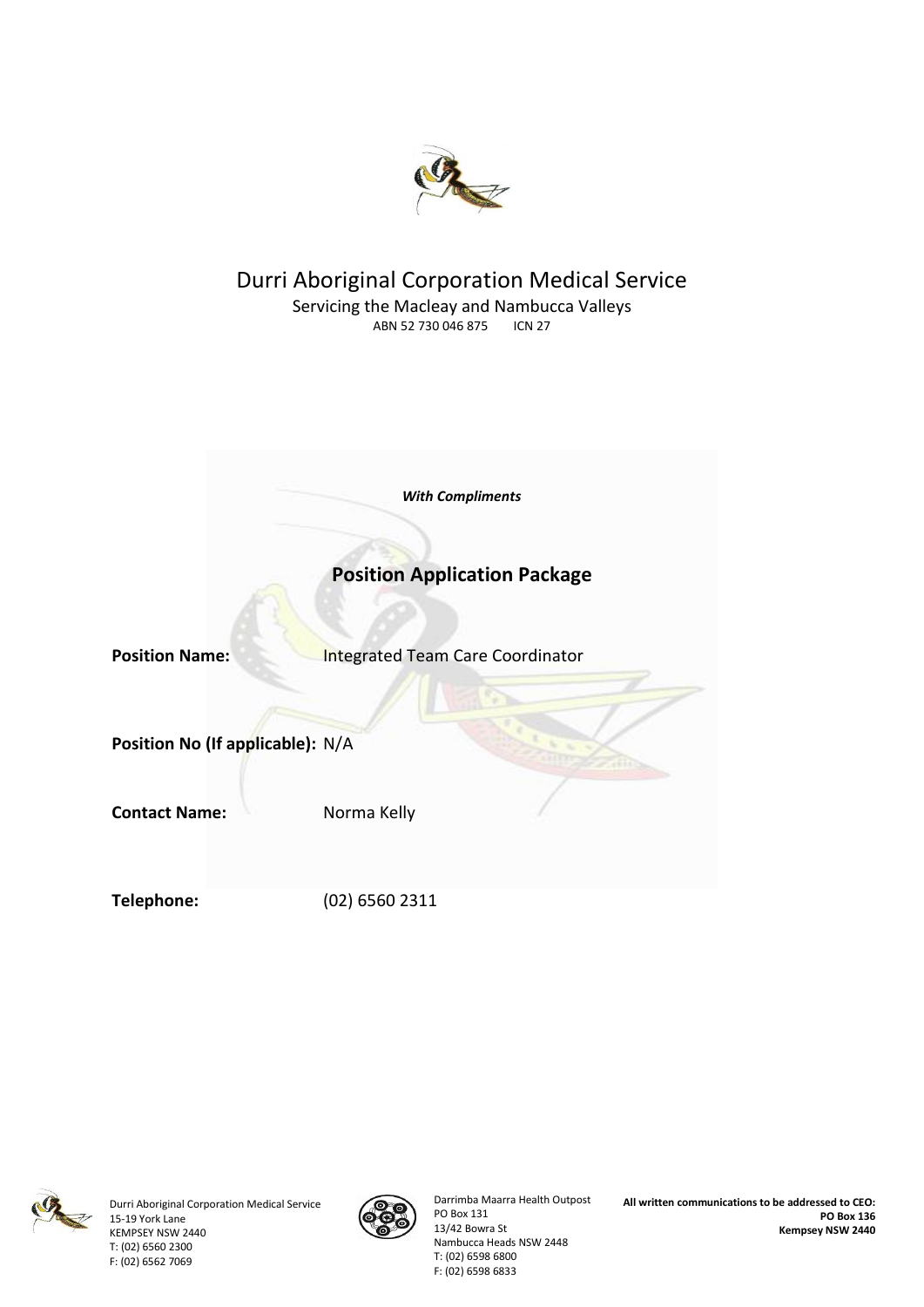# **General Conditions of Employment**

| <b>Position:</b>                 | Integrated Team Care Coordinator                                                                                                                                                                                                      |  |  |  |
|----------------------------------|---------------------------------------------------------------------------------------------------------------------------------------------------------------------------------------------------------------------------------------|--|--|--|
| Position No (If applicable): N/A |                                                                                                                                                                                                                                       |  |  |  |
| Award:                           | ATSIHWP & ACCHS Award 2020                                                                                                                                                                                                            |  |  |  |
| Salary:                          | \$64,911.60 to \$68,191.76                                                                                                                                                                                                            |  |  |  |
| <b>Award entitlements:</b>       | Uniform allowance                                                                                                                                                                                                                     |  |  |  |
| For Identified positions:        | Pursuant to Section 14D of the Anti-Discrimination Act<br>1977 (NSW) Australian Aboriginality is a genuine occupational<br>qualification for this position. Must provide Proof of Aboriginality<br>from Local Land Council or Elders. |  |  |  |
| <b>Benefits:</b>                 | 10% superannuation; salary sacrifice; training and development;<br>employee assistance program; uniform supplied by employer.                                                                                                         |  |  |  |
|                                  | Please click on the link http://durri.org.au/positions-vacant.php<br>to Durri website to access the Position Application Package.                                                                                                     |  |  |  |
|                                  | Your application should consist of four parts:<br>1. Selection criteria - (Your application must address all the<br>selection criteria or your application will be marked<br>unsuccessful)                                            |  |  |  |
|                                  | 2. Completed application form                                                                                                                                                                                                         |  |  |  |
|                                  | 3.Resume                                                                                                                                                                                                                              |  |  |  |
|                                  | 4. Supporting documents                                                                                                                                                                                                               |  |  |  |
|                                  | Completed application to: hr@durri.org.au                                                                                                                                                                                             |  |  |  |
|                                  | or Post marked confidential to: Application Human Resources<br>Durri Aboriginal Corporation Medical Service PO Box 136<br>Kempsey NSW 2440                                                                                            |  |  |  |
| <b>Closing Date:</b>             | Friday 10 June 2022 at 5.00 pm - with no extensions or<br>incomplete applications being accepted.                                                                                                                                     |  |  |  |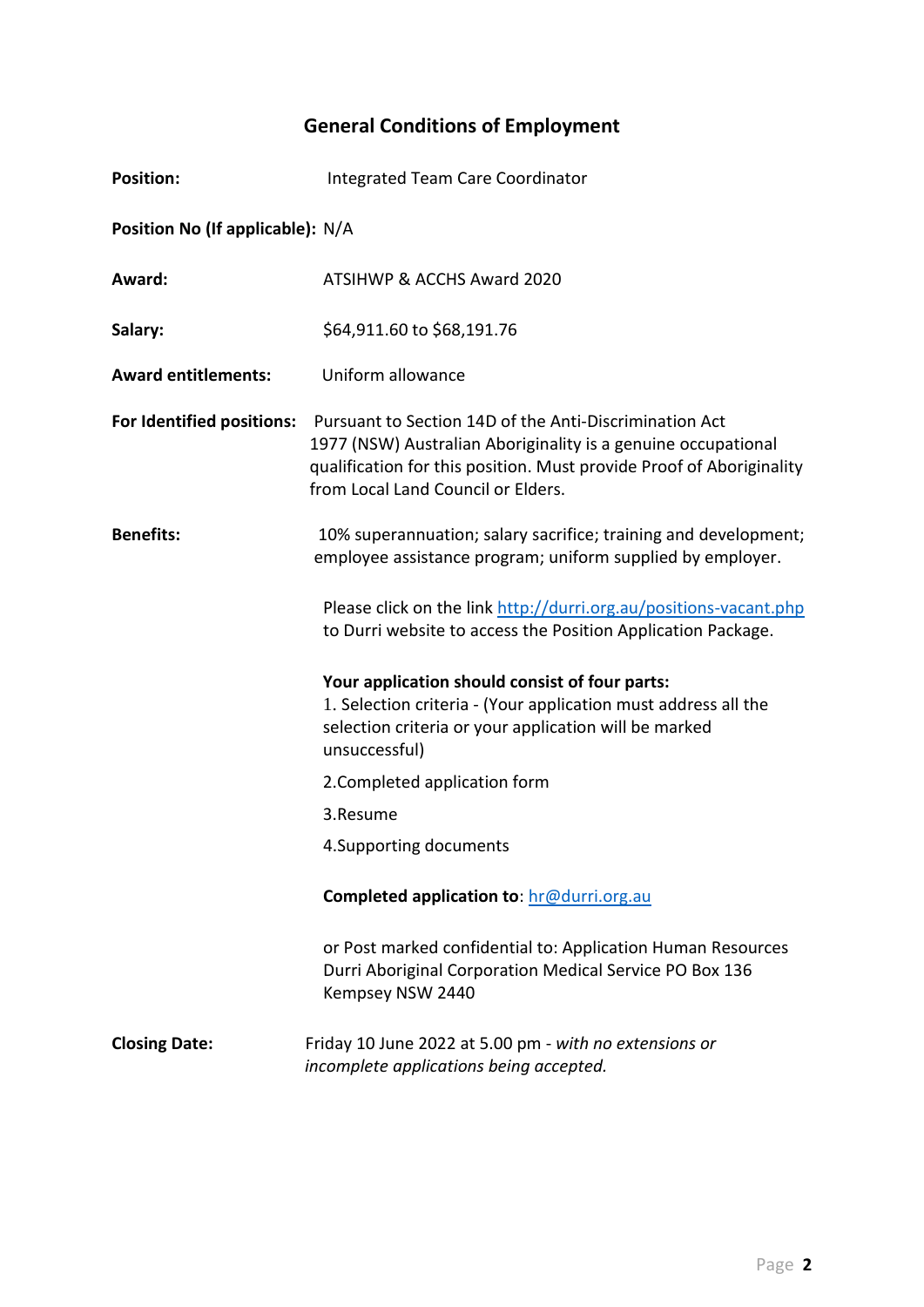

# Durri Aboriginal Corporation Medical Service

Servicing the Macleay and Nambucca Valleys ABN 52 730 046 875 ICN 27

### **Application Form**

| Drivers Licence: 0<br>$\Box$<br>Yes<br>No                       |                             |        |                                        |
|-----------------------------------------------------------------|-----------------------------|--------|----------------------------------------|
| Drivers Licence Class:                                          |                             |        |                                        |
| Drivers Licence expiry date:                                    |                             |        |                                        |
| Do you identify as Aboriginal or Torres Strait Islander? $\Box$ | Yes                         | $\Box$ | No                                     |
| Do you identify as having a disability?                         | $\Box$<br>Yes               | $\Box$ | No                                     |
| Are you an Australian citizen or permanent resident?            | $\Box$<br>Yes               | $\Box$ | No                                     |
| Do you have Working with Children check number?                 | $\Box$                      |        | □ If Yes provide WWCC No:              |
| Do you have a current Police check?                             | Yes<br>$\Box$<br><b>Yes</b> |        | No If Yes provide Date of Birth:<br>No |
| Do you have evidence of Vaccinations?                           | $\Box$<br>Yes               | $\Box$ | No                                     |
| Have you provided evidence of your Qualifications?              | $\Box$<br>Yes               | $\Box$ | No                                     |

Where did you see this position advertised? ………………………………………

| <b>Referees</b>         | Referee 1 | <b>Referee 2</b> |  |
|-------------------------|-----------|------------------|--|
| Name:                   |           |                  |  |
| Title:                  |           |                  |  |
| Organisation:           |           |                  |  |
| <b>Contact Details:</b> |           |                  |  |
| Email Address:          |           |                  |  |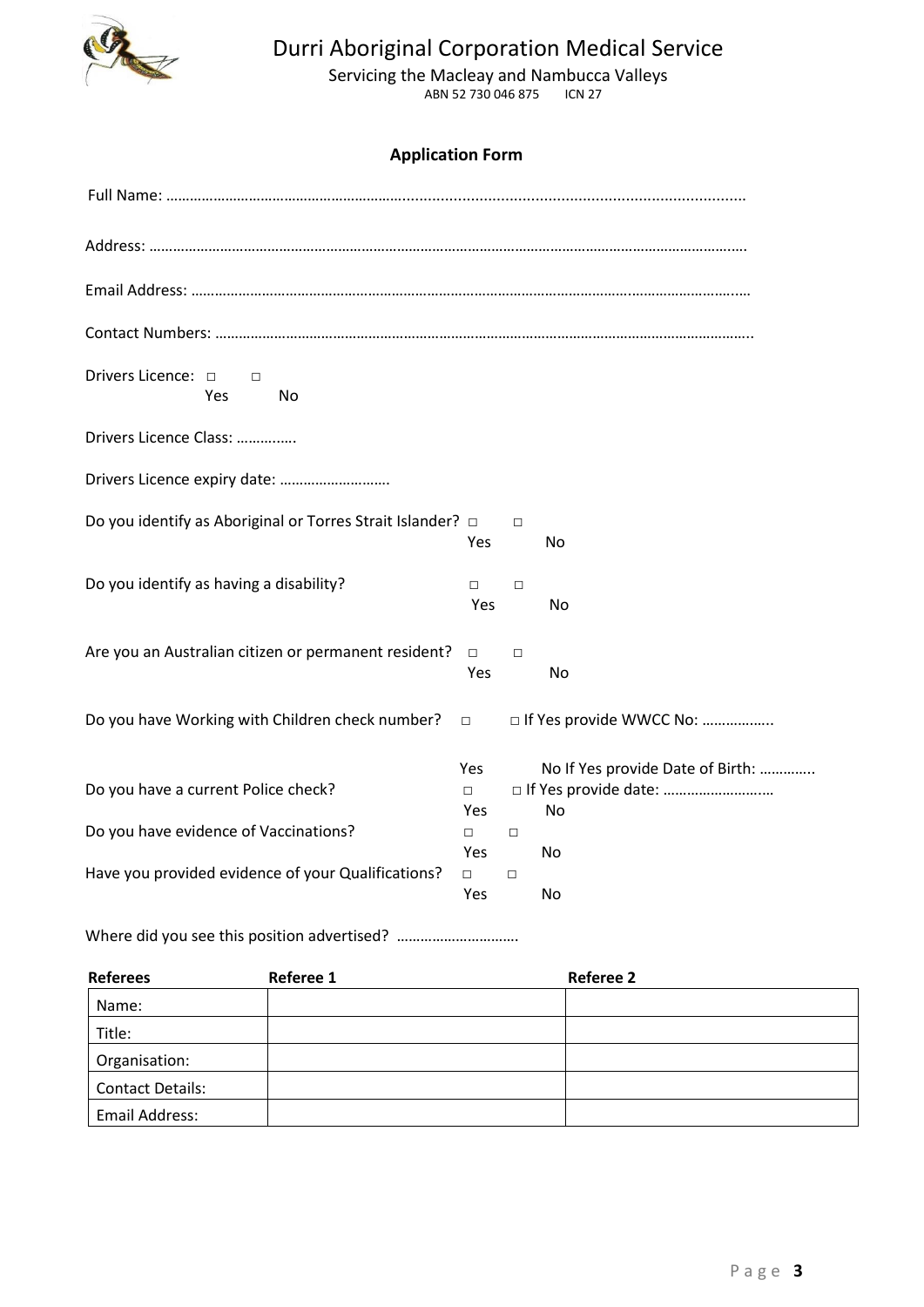### **Position Description**

| <b>Position Title:</b>                        | <b>Integrated Team Care Coordinator</b>                                                                                                                                                                                                                                                                                                                                                                                                                                                    |  |  |
|-----------------------------------------------|--------------------------------------------------------------------------------------------------------------------------------------------------------------------------------------------------------------------------------------------------------------------------------------------------------------------------------------------------------------------------------------------------------------------------------------------------------------------------------------------|--|--|
| Reports To:                                   | Practice Manager - Kempsey                                                                                                                                                                                                                                                                                                                                                                                                                                                                 |  |  |
| <b>Business Unit:</b>                         | Durri/Darrimba Maarra                                                                                                                                                                                                                                                                                                                                                                                                                                                                      |  |  |
| <b>Direct Reports:</b>                        |                                                                                                                                                                                                                                                                                                                                                                                                                                                                                            |  |  |
| Location:                                     | Kempsey and Nambucca Heads                                                                                                                                                                                                                                                                                                                                                                                                                                                                 |  |  |
| Primary Objective:                            | This position is responsible for assisting Aboriginal families with a<br>range of health and health related matters, identifying ways to<br>improve health outcomes, working within the Aboriginal Health<br>Program, Health team, and clients, to ensure the achievement of<br>agreed program performance indicators and improvement of health<br>outcomes of clients.<br>The key objectives of the role include:<br>Ensure primary health care is delivered in a culturally<br>$\bullet$ |  |  |
|                                               | appropriate and culturally safe manner to the community;<br>Ensure that brokerage support is co-ordinated effectively;<br>Plan and implement care components with the Aboriginal<br>$\bullet$<br>Health team and<br>Assess and improve health in the Aboriginal community by<br>educating and acting as an advocate for the Aboriginal<br>community.                                                                                                                                       |  |  |
| <b>Key Accountabilities</b>                   |                                                                                                                                                                                                                                                                                                                                                                                                                                                                                            |  |  |
| 1. Clinical Care and<br>Program<br>Management | Provide appropriate care and clinical advice to clients and<br>$\bullet$<br>source specialised support and consultation where needed.                                                                                                                                                                                                                                                                                                                                                      |  |  |
|                                               | Organise and coordinate specialist clinics related to the<br>$\bullet$<br>program to ensure appropriate health assessments and<br>promotion through the region.                                                                                                                                                                                                                                                                                                                            |  |  |
|                                               | Develop and deliver training sessions to ensure all program<br>$\bullet$<br>and clinical staff are knowledgeable and aware of relevant<br>program information.                                                                                                                                                                                                                                                                                                                             |  |  |
|                                               | Participate in the development of health promotions and<br>٠<br>education strategies ensuring feedback from the community is<br>incorporated into planning.                                                                                                                                                                                                                                                                                                                                |  |  |
|                                               | Monitor local Aboriginal health matters and needs to provide<br>advice and action plans where appropriate.                                                                                                                                                                                                                                                                                                                                                                                 |  |  |
| 2. Community Care                             | Liaise with complex care teams the other staff to obtain<br>$\bullet$<br>information and ensure that information is accurate, easily<br>accessible and understood by the community.                                                                                                                                                                                                                                                                                                        |  |  |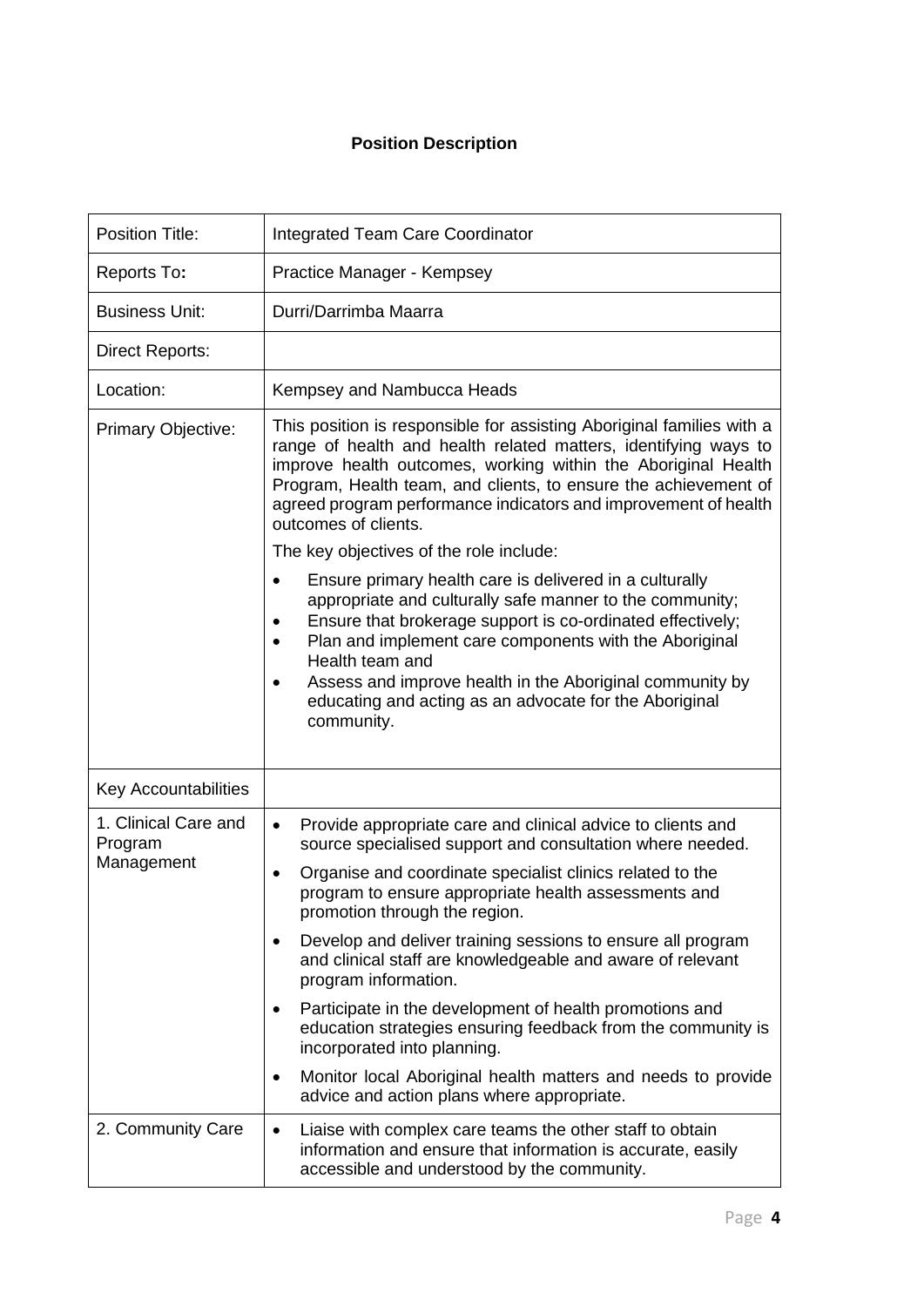|                                                                                                                                                                            | Developing partnerships with other health services and<br>$\bullet$<br>community groups to ensure the education and<br>communication of health issues are appropriate.                                                     |  |  |  |
|----------------------------------------------------------------------------------------------------------------------------------------------------------------------------|----------------------------------------------------------------------------------------------------------------------------------------------------------------------------------------------------------------------------|--|--|--|
|                                                                                                                                                                            | Obtain feedback from the clients to ascertain if communicated<br>$\bullet$<br>messages have been correctly received.                                                                                                       |  |  |  |
|                                                                                                                                                                            | Liaise with the Practice / Program staff and Program Manager<br>$\bullet$<br>in the development, implementation and evaluation of<br>community planning.                                                                   |  |  |  |
|                                                                                                                                                                            | Provide education to carer's, community groups and<br>$\bullet$<br>organisations involved in care of clients to ensure effective<br>primary care and early intervention.                                                   |  |  |  |
| 3. Team work and<br>Collaboration                                                                                                                                          | Effectively collaborate with team members to ensure that<br>$\bullet$<br>health functions are operating effectively and efficiently, while<br>maintaining a harmonious team environment within Durri<br>ACMS.              |  |  |  |
|                                                                                                                                                                            | Ensure compliance with relevant WH&S legislation and that<br>any issues are identified and actioned in line with the policy.                                                                                               |  |  |  |
| 4. Compliance and                                                                                                                                                          | Comply with all relevant legislation and regulatory standards.<br>$\bullet$                                                                                                                                                |  |  |  |
| Care Co-ordination                                                                                                                                                         | Obtain and record accurate health histories and information to<br>$\bullet$<br>ensure compliance to all organisational policies, procedures<br>and legislative requirements (Communicare currently<br>utilising/updating). |  |  |  |
|                                                                                                                                                                            | Ensure client and community confidentiality is maintained to<br>٠<br>build and maintain trust within key stakeholder groups.                                                                                               |  |  |  |
| 5. Reporting                                                                                                                                                               | Provide statistical and management reports to meet<br>organisational and statutory requirements including analysis,<br>reporting of financial results and supporting recommendations.                                      |  |  |  |
| 6. Policy and<br>Procedures                                                                                                                                                | Assist in the development of and comply with policies and<br>$\bullet$<br>procedures to ensure that the program is demonstrating<br>consistent practices nationally and is in line with strategic<br>objectives.           |  |  |  |
|                                                                                                                                                                            | Attend all mandatory training requirements and participate in<br>staff performance reviews including updated First Aid<br>Certificate and participation in Staff immunisation Program.                                     |  |  |  |
|                                                                                                                                                                            | Compliance with and understanding of EEO Legislation.                                                                                                                                                                      |  |  |  |
| <b>Selection Criteria</b>                                                                                                                                                  |                                                                                                                                                                                                                            |  |  |  |
| <b>Essential</b>                                                                                                                                                           |                                                                                                                                                                                                                            |  |  |  |
| 1. Aboriginal or Torres Strait Islander descent (This is an identified position under<br>Section 14D of the NSW Anti-Discrimination Act 1977)                              |                                                                                                                                                                                                                            |  |  |  |
| Minimum Certificate III qualification in Aboriginal Health or willingness to obtain<br>2.<br>within 6 months, obtain Certificate IV within 10 months and application for a |                                                                                                                                                                                                                            |  |  |  |

- within 6 months, obtain Certificate IV within 18 months and application for a provider no within 1 month of completing Cert IV Certificate, Nursing or related field.
- 3. APHRA Registration.